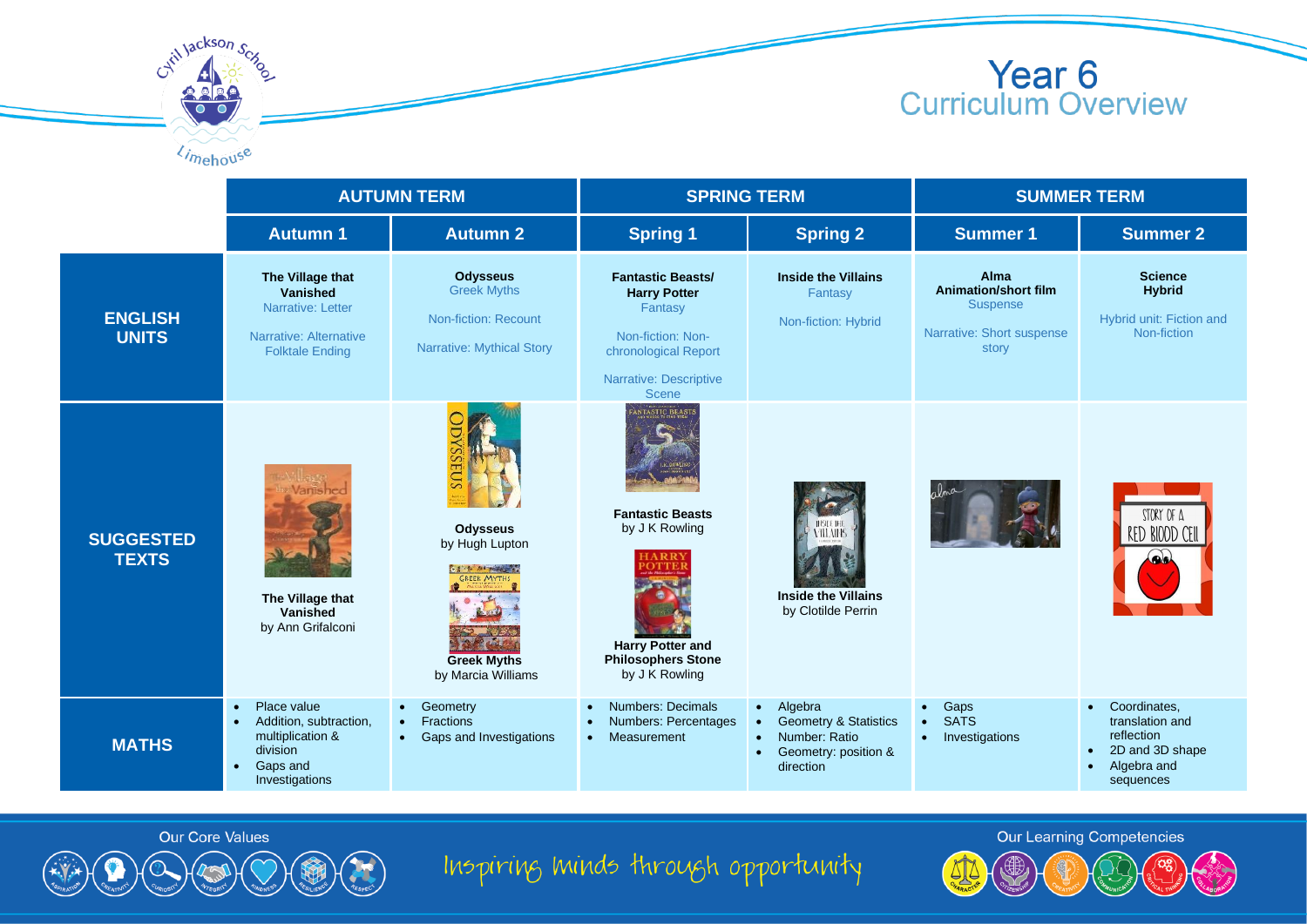



|                                               | <b>AUTUMN TERM</b>                                                                                                                                                                                                                                                                                                                                       |                                                                     | <b>SPRING TERM</b>                                                                                                       |                                                                                                                    | <b>SUMMER TERM</b>                                                                    |                                                                                                                                                                                                                                              |  |
|-----------------------------------------------|----------------------------------------------------------------------------------------------------------------------------------------------------------------------------------------------------------------------------------------------------------------------------------------------------------------------------------------------------------|---------------------------------------------------------------------|--------------------------------------------------------------------------------------------------------------------------|--------------------------------------------------------------------------------------------------------------------|---------------------------------------------------------------------------------------|----------------------------------------------------------------------------------------------------------------------------------------------------------------------------------------------------------------------------------------------|--|
|                                               | <b>Autumn 1</b>                                                                                                                                                                                                                                                                                                                                          | <b>Autumn 2</b>                                                     | <b>Spring 1</b>                                                                                                          | <b>Spring 2</b>                                                                                                    | <b>Summer 1</b>                                                                       | <b>Summer 2</b>                                                                                                                                                                                                                              |  |
|                                               |                                                                                                                                                                                                                                                                                                                                                          |                                                                     |                                                                                                                          |                                                                                                                    |                                                                                       | • Measurement (length<br>and time) and statistics<br>- mean<br>Measurement - mass<br>and volume / capacity<br><b>Gaps &amp; Investigations</b>                                                                                               |  |
| <b>SCIENCE</b>                                | Light                                                                                                                                                                                                                                                                                                                                                    | Living Things and<br>their Habitats                                 | Animals<br>including Humans                                                                                              | Animals<br>including Humans                                                                                        | Electricity                                                                           | Evolution<br>and Inheritance                                                                                                                                                                                                                 |  |
| <b>VISITS/VISITORS</b><br><b>THEMED WEEKS</b> | <b>Black History Month</b><br>$\bullet$<br><b>Musicians from Trinity</b><br>$\bullet$<br><b>Music College</b>                                                                                                                                                                                                                                            | <b>Winter Arts Day</b><br>$\bullet$<br>Remembrance Day<br>$\bullet$ | <b>Science Week</b><br><b>Fashion and Textiles</b><br>$\bullet$<br><b>Museum</b><br><b>Humanist visitor</b><br>$\bullet$ | <b>Book Week</b><br>Tower of London trip -<br>$\bullet$<br>History<br>The center of the cell<br>KS2 show (musical) | Year 6 Activities Week<br>Maths Week<br><b>Hampton Court Palace</b><br>trip - History | <b>Healthy Schools Week</b><br><b>Sports Day</b><br>$\bullet$<br><b>Transition Day</b><br><b>Leavers Show</b><br>(in school)<br>Local area trip $-$<br>$\bullet$<br>Geography focus food<br>waste<br><b>Natural History</b><br><b>Museum</b> |  |
| <b>HISTORY</b>                                | Ancient Baghdad                                                                                                                                                                                                                                                                                                                                          |                                                                     |                                                                                                                          |                                                                                                                    | The Tudors                                                                            |                                                                                                                                                                                                                                              |  |
| <b>GEOGRAPHY</b>                              |                                                                                                                                                                                                                                                                                                                                                          | Earthquakes and Volcanoes                                           | Refugees                                                                                                                 |                                                                                                                    |                                                                                       | Local Area:<br>with a focus on food waste                                                                                                                                                                                                    |  |
| <b>MFL</b><br><b>SPANISH</b>                  | Listening - Begin to show understanding of more complex sentences in 'authentic' conversation, picking out specific vocabulary.<br>Speaking - Express opinions in short conversations.<br>Writing - Present ideas and information in writing to an audience.<br>Reading - Practice reading longer texts aloud, containing taught phrases and vocabulary. |                                                                     |                                                                                                                          |                                                                                                                    |                                                                                       |                                                                                                                                                                                                                                              |  |
| <b>ART</b>                                    | Printing $-$<br>lino printing based on<br>geometric designs.                                                                                                                                                                                                                                                                                             |                                                                     |                                                                                                                          | Digital media<br>Photography -<br>moving objects                                                                   |                                                                                       |                                                                                                                                                                                                                                              |  |
| <b>DT</b>                                     |                                                                                                                                                                                                                                                                                                                                                          |                                                                     | Design:<br>make and evaluate<br>cushions                                                                                 |                                                                                                                    |                                                                                       | Electrical:<br>design, make and evaluate<br>motorized cars                                                                                                                                                                                   |  |
| <b>COMPUTING</b>                              |                                                                                                                                                                                                                                                                                                                                                          | Coding                                                              |                                                                                                                          |                                                                                                                    | Excel                                                                                 |                                                                                                                                                                                                                                              |  |

Our Core Values

Inspiring minds through opportunity